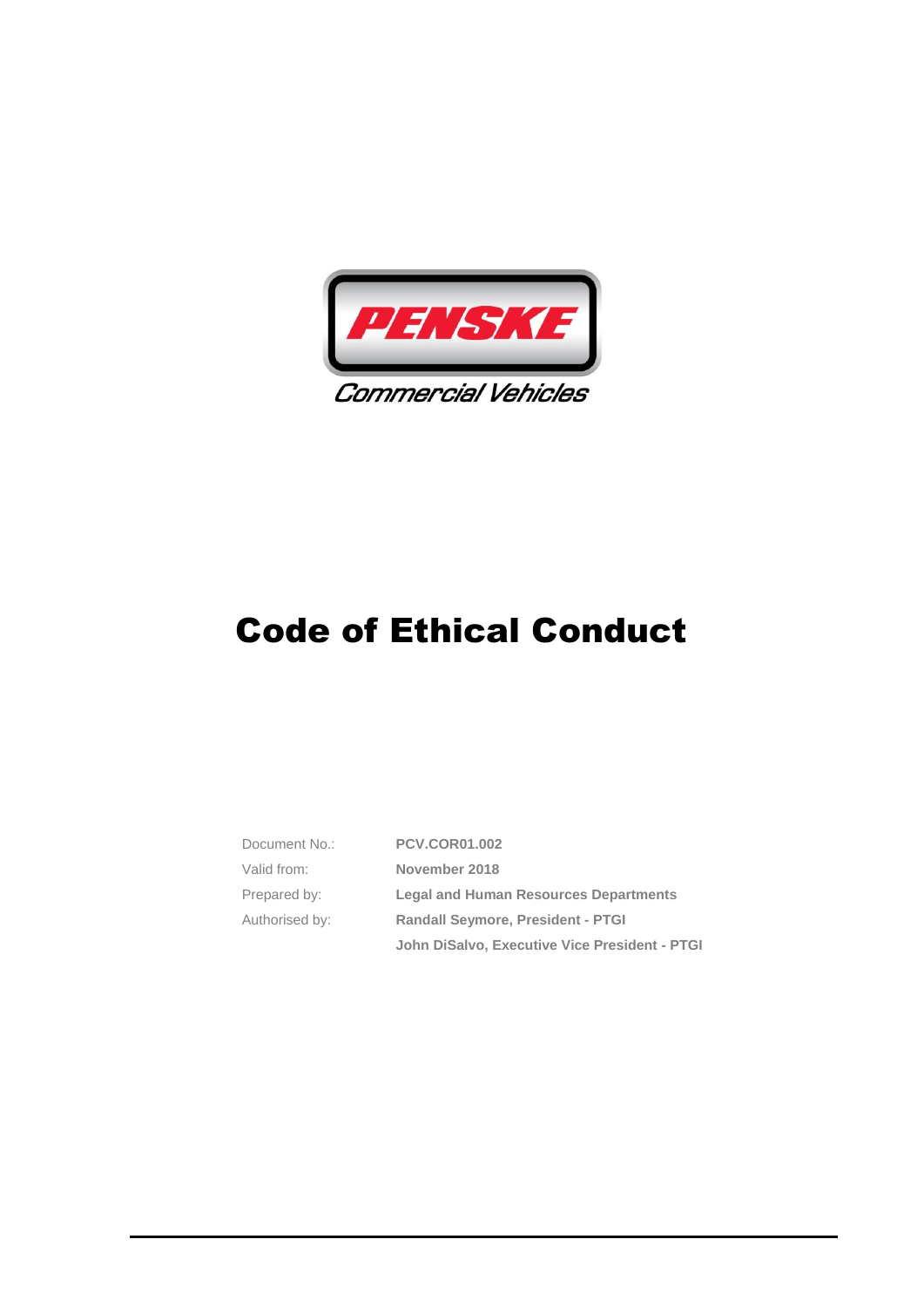

## Index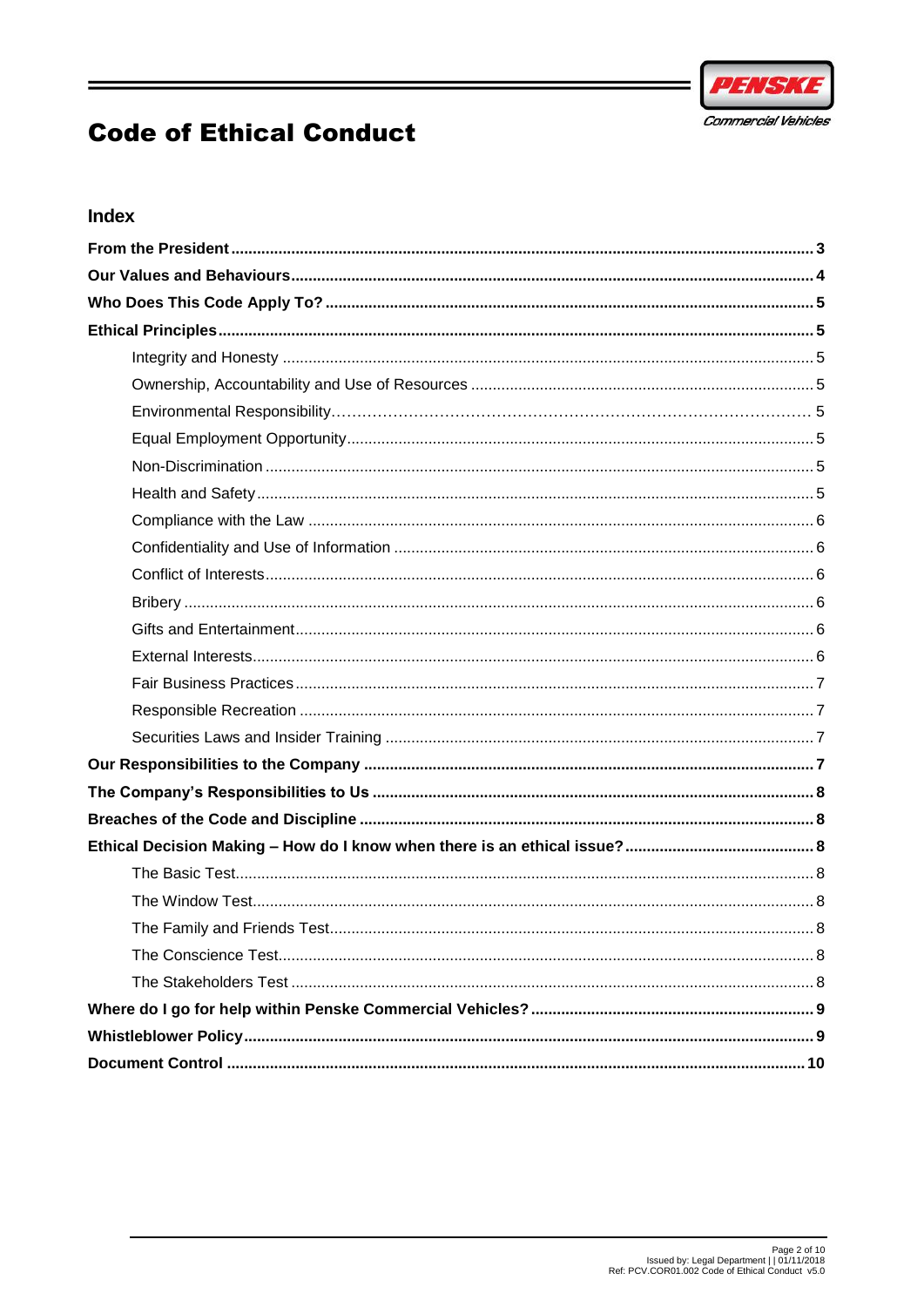

### <span id="page-2-0"></span>**From the President**

Dear Colleague,

At Penske, we are committed to uncompromising integrity in all that we do and how we relate to each other, our customers and our business partners. Our Company has built a strong corporate image and worldwide reputation which is held as one of our most important assets.

Maintaining our good standing and reputation requires an unwavering commitment to honesty and ethical behaviour by everyone.

Our Company has adopted a Code of Ethical Conduct (**"Code"**) which is part of the framework that supports our values and underpins our day to day behaviour. The Code explains how we sustain the publics, our customers' and business partners' confidence in our services and it strengthens the efforts of our people to deliver services of the highest quality.

Each of us is personally responsible for making sure that our business decisions and actions comply at all times with the letter and spirit of this Code. Please join me in making the commitment to uphold the principles of the Company's Code of Ethical Conduct.

Our reputation, our products and services all depend on you.

Zillf

**Randall Seymore** President, PTGI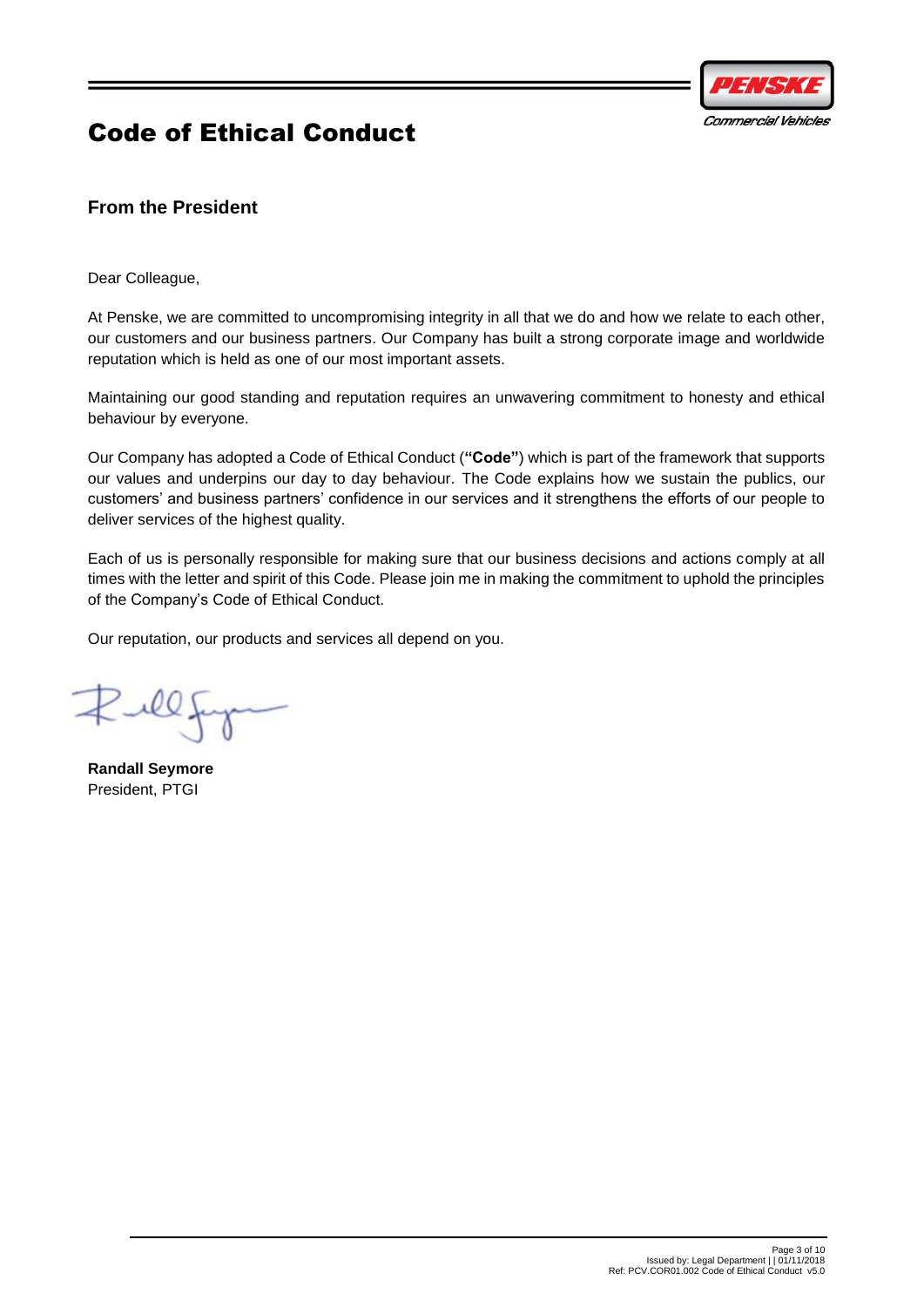

# <span id="page-3-0"></span>**Our Values and Behaviours**

We have adopted a set of Values and Behaviours which set out the principles, standards and actions that we consider of utmost importance. They give us a sense of common direction; they are the basis for guiding our day to day behaviour and underpin the Code.

| <b>One PCV</b>                | Share information proactively and work together as a<br>team in search of the best solutions for our customers<br>and business. |
|-------------------------------|---------------------------------------------------------------------------------------------------------------------------------|
| <b>Honesty</b>                | Communicate candidly, openly and respectfully.                                                                                  |
| <b>Courage</b>                | Question actions inconsistent with our values &<br>challenge prevailing assumptions about the business.                         |
| <b>Passion</b>                | Bring energy and enthusiasm to everything you do.                                                                               |
| <b>Entrepreneurial Spirit</b> | Make it happen. Bring new ideas, great and small.                                                                               |
| <b>Sound Judgement</b>        | Empowered to make smart business decisions and<br>learn from, but not fear, failure.                                            |
| <b>Responsibility</b>         | Own it. It's your business.                                                                                                     |
| <b>Excellence</b>             | Search for excellence instead of excuses.                                                                                       |
| <b>Safety</b>                 | Return home from work in the same manner you<br>arrived - safely.                                                               |
| <b>Impact</b>                 | Make a positive difference with fellow employees,<br>customers and our community.                                               |
| <b>Balance</b>                | Seek balance, between family, work and play.                                                                                    |
| <b>Make it Fun</b>            | Celebrate the company's, our colleagues' and your<br>success.                                                                   |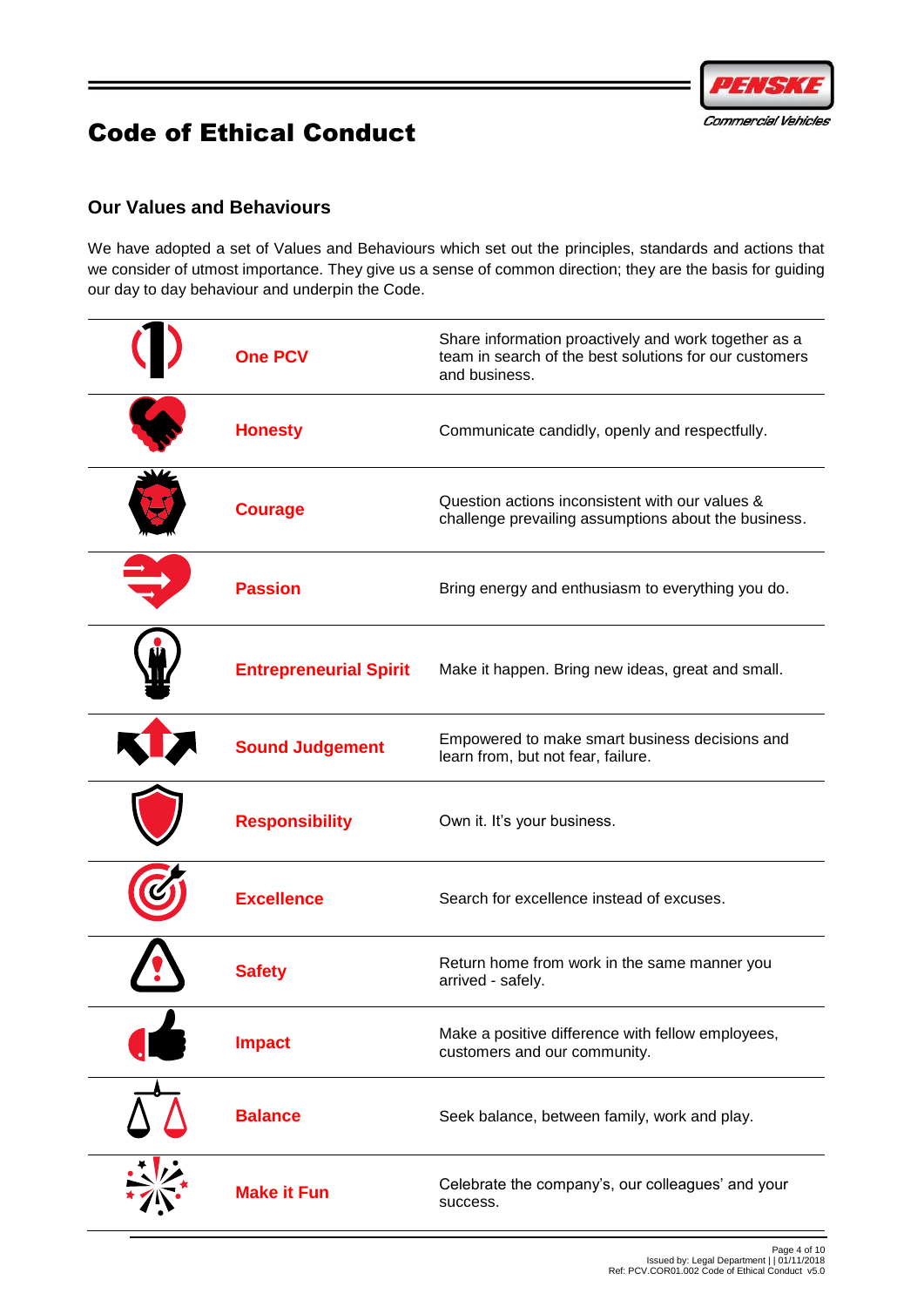

# <span id="page-4-0"></span>**Who Does This Code Apply To?**

The Code applies to all officers, employees and contractors of Penske Commercial Vehicles and its subsidiaries.

### <span id="page-4-1"></span>**Ethical Principles**

Each of us has a responsibility for our decisions and actions. The Code aims to support us in our daily activities and provides a general framework to guide ethical conduct and decision making.

The policies supporting our Code are referenced in *bold and italic* below and can be found on the Company's intranet. If you are viewing this Code electronically, you can click on the *bold and italic* to directly access the referenced policy. You should familiarise yourself with each of the policies to gain a full understanding of our ethical principles.

### <span id="page-4-2"></span>**Integrity and Honesty**

We act in an honest and fair manner when conducting business activities, including those with our employees, customers and suppliers. We do not tolerate unethical behaviour or corrupt practices.



### <span id="page-4-3"></span>**Ownership, Accountability and Use of Resources**

We must take ownership and personal responsibility for doing our job in a way that best meets the Company's overall goals, policies, processes and quality standards. We do what we say we will do. We use, manage and protect the Company's resources, equipment and facilities appropriately and efficiently and not for personal gain or enterprise. We treat the business as our own.



### **Environmental Responsibility**

We abide by the Company's *[Environmental Policy](http://thepodium.penske.com.au/resources/Business%20Documentation/ALL/G.HSE01.002%20Environmental%20Policy%20Statement.pdf)* and exercise the utmost care to ensure the environment is protected.

### **Equal Employment Opportunity**

<span id="page-4-5"></span><span id="page-4-4"></span>

We abide by the Company's *[EEO & Prevention of Harassment Policy](http://thepodium.penske.com.au/resources/_layouts/15/WopiFrame.aspx?sourcedoc=%7bC3190125-D719-45BF-80B8-1F0733CE6A70%7d&file=G.HR01.002%20Group%20EEO%20and%20Prevention%20of%20Harassment%20Policy.docx&action=default)*. We acknowledge, respect and are proud of the diverse range of people whom we work with. We utilise the diversity of our people to expand our business and meet the needs of our customers.

### **Non-Discrimination**

We treat each other with respect and dignity and do not tolerate discrimination, harassment or bullying.



### <span id="page-4-6"></span>**Health and Safety**

Our *[Health and Safety Policy](http://thepodium.penske.com.au/resources/Business%20Documentation/ALL/G.HSE01.001%20Health%20and%20Safety%20Policy%20Statement.pdf)*, procedures and guidelines are paramount to our business. We preserve the highest standards of safety, health and welfare for our employees, customers, suppliers and contractors.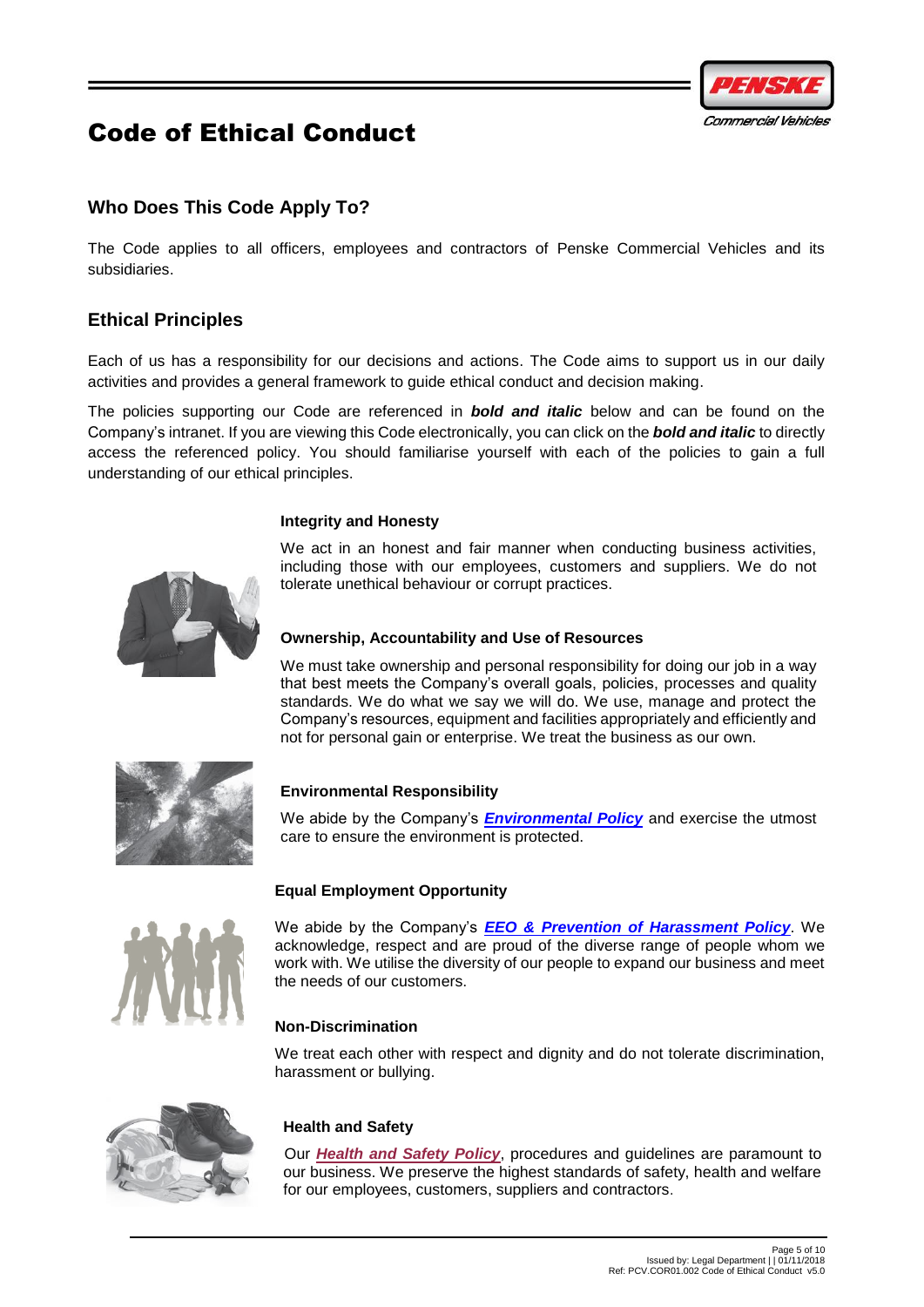



### <span id="page-5-0"></span>**Compliance with the Law**

We comply with all laws and regulations that apply to the business activities of Penske Commercial Vehicles.

### <span id="page-5-1"></span>**Confidentiality and Use of Information**

We keep the affairs of the Company and our suppliers and customers confidential and respect the privacy of personal information in a manner consistent with our *[Privacy Policy](http://thepodium.penske.com.au/resources/Business%20Documentation/ALL/G.COR01.100%20Privacy%20Policy.docx?Web=1)*. We safeguard the integrity of the Company's information systems and physical premises by securing personal access and preventing unauthorised access. We do not use confidential information for personal gain or disclose information that is not generally available to members of the public.



#### <span id="page-5-2"></span>**Conflict of Interests**

We avoid personal interests or financial activities that conflict or may appear to conflict with the Company's interests or influence our judgment or actions in performing our work. We disclose any actual or perceived conflicts of interests to the performance of our work to our Manager. We follow any specific rules in relation to conflicts of interest as may be contained in our *[Delegation of](http://thepodium.penske.com.au/resources/Business%20Documentation/ALL/G.COR01.008%20Delegation%20of%20Authority%20Policy.pdf)  [Authority Policy](http://thepodium.penske.com.au/resources/Business%20Documentation/ALL/G.COR01.008%20Delegation%20of%20Authority%20Policy.pdf)*.

#### <span id="page-5-3"></span>**Bribery**

In accordance with our *[Delegation of Authority Policy](http://thepodium.penske.com.au/resources/Business%20Documentation/ALL/G.COR01.008%20Delegation%20of%20Authority%20Policy.pdf)*, we strictly refrain from providing bribes, kickbacks or any other form of improper payment or benefit, direct or indirect, to any representative of a government, labour union, customer or supplier in order to obtain a contract, some other advantage or government action. We also make reasonable efforts to prevent bribes being supplied by those who perform services for, or on behalf of, the Company. We also refuse accepting benefits of this nature from any person.

#### <span id="page-5-4"></span>**Gifts and Entertainment**

We exercise the utmost judgment in giving or receiving gifts, services and entertainment and only do so in accordance with our *[Delegation of](http://thepodium.penske.com.au/resources/Business%20Documentation/ALL/G.COR01.008%20Delegation%20of%20Authority%20Policy.pdf)  [Authority Policy](http://thepodium.penske.com.au/resources/Business%20Documentation/ALL/G.COR01.008%20Delegation%20of%20Authority%20Policy.pdf)*.



#### <span id="page-5-5"></span>**External Interests**

When engaging in business external to that of the Company we are mindful of the integrity and independence of the Company. Our employees will not serve on boards operated for profit or engage in business activities that interfere with their in-house work without the approval of the Company. The Company maintains a position of impartiality and does not contribute funds to political parties, politicians or political candidates except in accordance with our *[Delegation of Authority Policy](http://thepodium.penske.com.au/resources/Business%20Documentation/ALL/G.COR01.008%20Delegation%20of%20Authority%20Policy.pdf)*.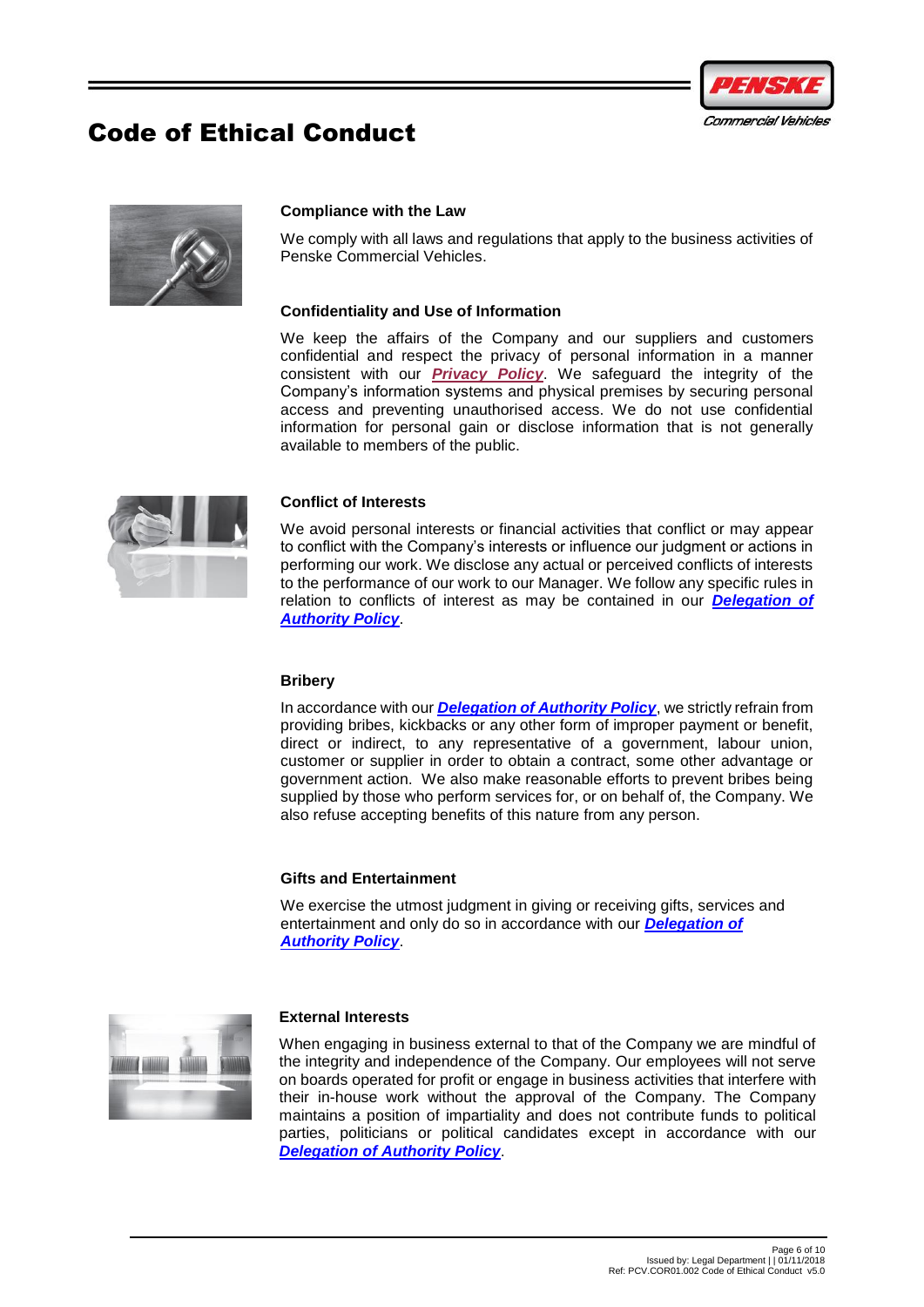

### **Fair Business Practices**

We adhere to our *[Competition and Consumer Law Policy and Manual](http://thepodium.penske.com.au/resources/Business%20Documentation/ALL/G.COR01.020%20Competition%20and%20Consumer%20Law%20Policy%20and%20Manual%20-%20Australia.docx?Web=1)* and engage in fair and honest competition. We are honest and fair when engaging with customers and suppliers and select external service providers based on quality, service, and value.

We maintain effective internal control systems to record, authorise and report with integrity on business transactions and financial matters to ensure these comply with relevant laws, standards and policies.

<span id="page-6-0"></span>

### <span id="page-6-1"></span>**Responsible Recreation**

We take seriously the problems associated with the misuse of alcohol, drugs or gambling. We adhere to our *Drug [and Alcohol Policy](http://thepodium.penske.com.au/resources/Business%20Documentation/PCV/PCV.COR01.200%20Drug%20and%20Alcohol%20Policy.docx?Web=1)* and provide an Employee Assistance Program, which helps employees and their families resolve personal issues including those associated with alcohol, drugs and gambling. The Employee Assistance Program is provided by Drake Workwise and they can be contacted on 1300 135 600 (Australia) or 0800 452 521 (New Zealand).



### <span id="page-6-2"></span>**Securities Laws and Insider Training**

As part of Penske Automotive Group (**"PAG"**), a publicly listed company on the New York Stock Exchange, we must observe rules contained in the *[PAG](http://thepodium.penske.com.au/resources/_layouts/15/WopiFrame.aspx?sourcedoc=%7bCBAE0005-7503-40F4-A052-CDF0F6A5DB92%7d&file=G.COR01.015%20PAG%20Securities%20Laws%20and%20Insider%20Trading%20Policy.docx&action=default)  Securities Laws and [Insider Trading Policy](http://thepodium.penske.com.au/resources/_layouts/15/WopiFrame.aspx?sourcedoc=%7bCBAE0005-7503-40F4-A052-CDF0F6A5DB92%7d&file=G.COR01.015%20PAG%20Securities%20Laws%20and%20Insider%20Trading%20Policy.docx&action=default)*. These rules apply to using information about the Company or other companies that are not available to the general public (called "inside" information). The use of material inside information for security trading purposes is strictly prohibited, whether by you, your family members or any other person to whom you may have communicated the information.

## <span id="page-6-3"></span>**Our Responsibilities to the Company**

We are as proud of our work as we are of the Company. Each of us has a personal and professional responsibility to:

- Adhere to the Code of Ethical Conduct
- Assess and address ethical issues
- Ensure that employees who report to us are familiar with the Code
- Consult with others about ethical issues
- Report behaviours or conduct which may be inconsistent with the Code
- Report any actual or perceived conflicts of interests, including outside business activities and employment relationships with family members
- Respond thoughtfully to concerns that others may have about our own conduct
- Confirm our understanding of and compliance with the Code as part of our induction process for new employees or periodically for compliance.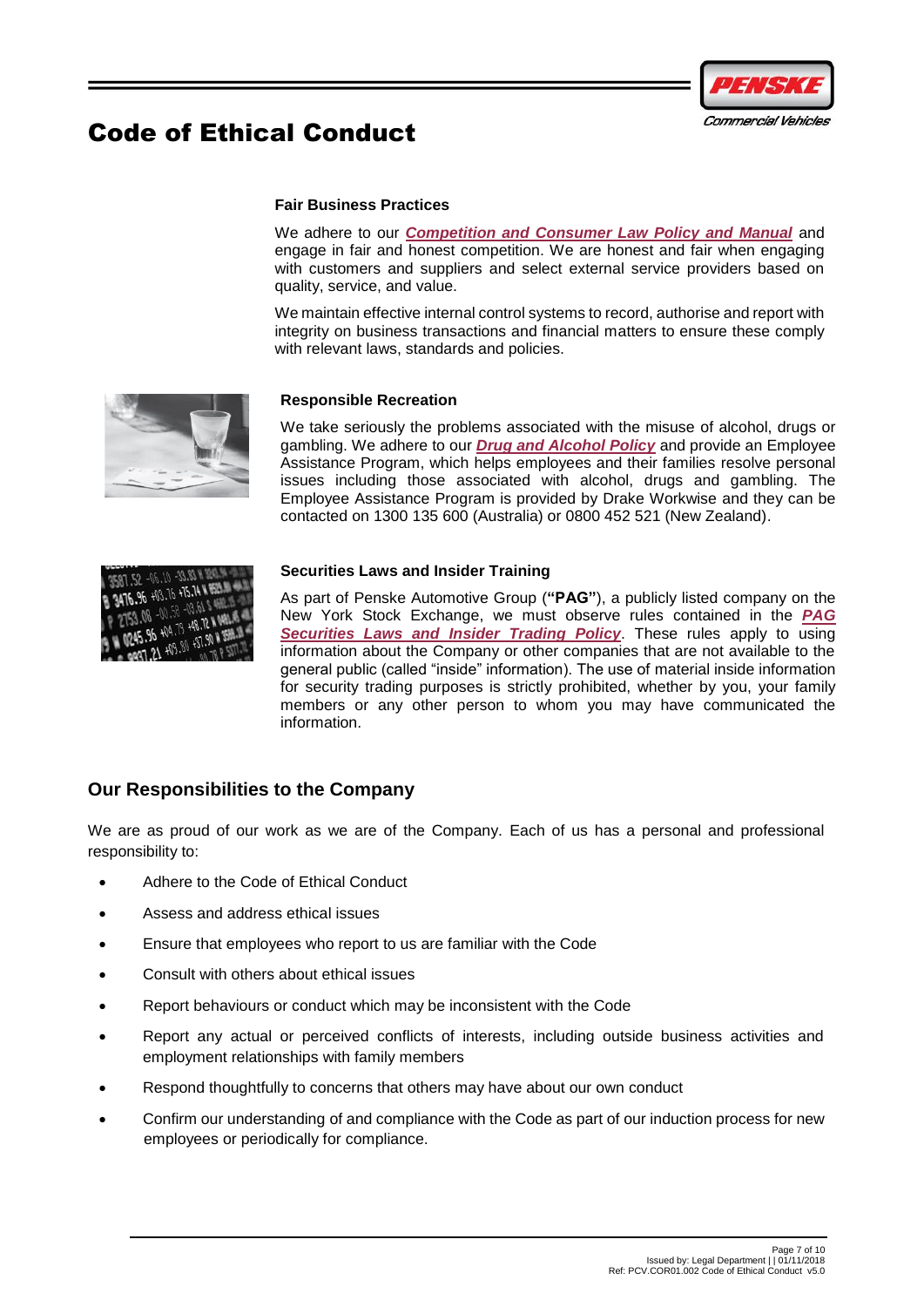

### <span id="page-7-0"></span>**The Company's Responsibilities to Us**

- To take reports about possible unethical conduct seriously
- To act in accordance with the *[Whistleblower Policy](http://thepodium.penske.com.au/resources/Business%20Documentation/PCV/PCV.COR01.010%20Whistleblower%20Policy.docx?Web=1)*
- To monitor compliance with the Code through internal and external audits and control processes
- To foster an environment which values integrity and respect for the individual.

### <span id="page-7-1"></span>**Breaches of the Code and Discipline**

The Company will address breaches of the Code or unethical conduct in accordance with the Company's *[Managing Unsatisfactory Performance and Conduct Policy](http://thepodium.penske.com.au/resources/_layouts/15/WopiFrame.aspx?sourcedoc=%7bE74C3DAE-F2BE-4671-BFCF-42AD1FC7E19D%7d&file=PCV.HR01.008%20Group%20Managing%20Unsatisfactory%20Performance%20Conduct%20Policy.docx&action=default)*. Disciplinary action may include formal warnings or termination of employment.

### <span id="page-7-2"></span>**Ethical Decision Making – How do I know when there is an ethical issue?**

<span id="page-7-3"></span>The area of ethics is rarely black or white, and there is sometimes no obvious right answer to an ethical problem. The following questions may help guide your decision-making.

### **The Basic Test**

Does my decision violate the law or Ethical Principles?

### <span id="page-7-4"></span>**The Window Test**

How would I feel if my conduct appeared on the front page of a major newspaper e.g. The Daily Telegraph or the Herald Sun?

### <span id="page-7-5"></span>**The Family and Friends Test**

- What would my family or friends think about my conduct?
- Would I do this to my own family or friends?

#### <span id="page-7-6"></span>**The Conscience Test**

- Am I comfortable with the decision?
- Does it leave me with a bad feeling?
- Can I live with it?

#### <span id="page-7-7"></span>**The Stakeholders Test**

- How would my work mates or supervisor react?
- What would the customer say?
- What effect might my conduct have on the reputation of the Company?

If you are still unsure about how to proceed with your decision-making process, please ask for further help from your departmental supervisor or Manager.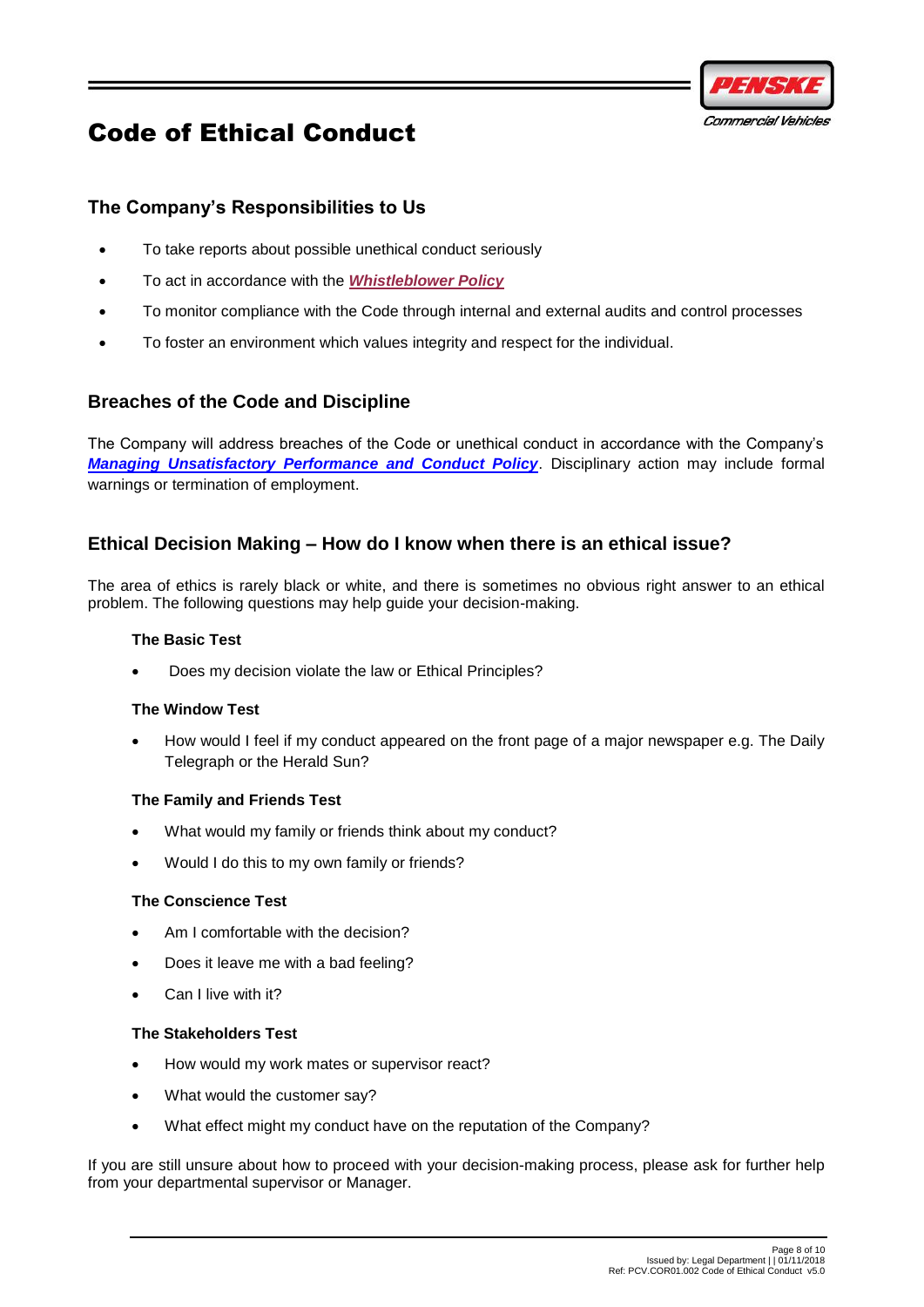

# <span id="page-8-0"></span>**Where do I go for help within Penske Commercial Vehicles?**

Ethical issues come in many shapes and sizes, from the run-of-the-mill issues that are part of our daily work to serious breaches of the Code or the law. When you face an ethical issue we encourage you to firstly ask whether you can resolve it within your own work area or department. In doing so, you can consult:

- Your immediate supervisor; or
- The Department Manager.

If you have a serious concern or if you believe the problem cannot be resolved within your work area or department, you can seek help from any of the people below.

| <b>General Manager - Human Resources</b>                                          | <b>HR Manager - Operations</b>       |  |  |
|-----------------------------------------------------------------------------------|--------------------------------------|--|--|
| Phone: +61 2 9794 2600                                                            | Phone: +61 7 3271 7777               |  |  |
| Email: KNewman@penske.com.au                                                      | Email: CMcGann@penske.com.au         |  |  |
|                                                                                   |                                      |  |  |
| <b>Head of Legal &amp; Compliance</b>                                             | <b>Risk &amp; Compliance Manager</b> |  |  |
| Phone: +61 7 3271 7777                                                            | Phone: +61 2 9794 2600               |  |  |
| Email: TMyint@penske.com.au                                                       | Email: MRoss@penskeps.com            |  |  |
|                                                                                   |                                      |  |  |
| The Managhua Bloeden, OEO is Osmand Manages and Deand Mandeso (beliefles the BTOI |                                      |  |  |

The **Managing Director**, **CFO,** a **General Manager** or a **Board Member** (including the **PTGI President or Executive Vice President)**.

## <span id="page-8-1"></span>**Whistleblower Policy**

Penske Commercial Vehicles has adopted a *[Whistleblower Policy](http://thepodium.penske.com.au/resources/Business%20Documentation/PCV/PCV.COR01.010%20Whistleblower%20Policy.docx?Web=1)* to provide an environment in which employees and contractors are able to report instances of unethical, unlawful, or undesirable conduct without fear of intimidation or reprisal. The types of conduct that may be reported under the Whistleblower Policy include:

- Illegal or unlawful practices
- Corrupt activities
- Breach or potential breach of the Code or Company policies and procedures
- Harassment and bullying
- Theft, fraud or misappropriation
- Substantial mismanagement of resources
- Substantial risk to workplace safety or environment
- Action taken against, or harm suffered by a person as a result of making a report under the Whistleblower Policy.

Where a person is not comfortable with reporting a matter within their own work area or department then this can be reported to the General Manager - Human Resources, Head of Legal and Compliance or the Risk & Compliance Manager.